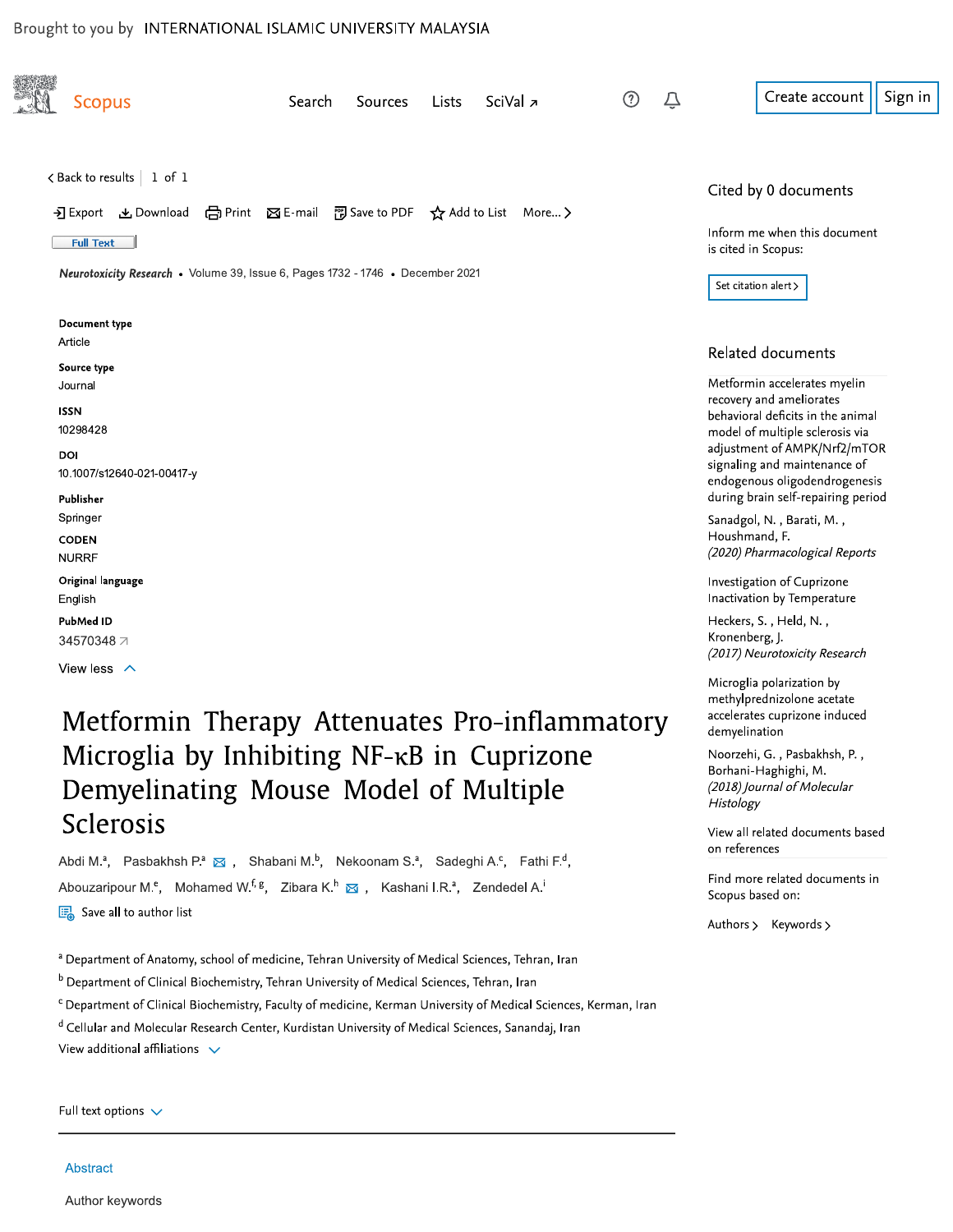Reaxys Chemistry database information

SciVal Topics

**Metrics** 

Funding details

#### Abstract

Multiple sclerosis (MS) is a chronic disorder characterized by reactive gliosis, inflammation, and demyelination. Microglia plays a crucial role in the pathogenesis of MS and has the dynamic plasticity to polarize between pro-inflammatory (M1) and anti-inflammatory (M2) phenotypes. Metformin, a glucose-lowering drug, attenuates inflammatory responses by activating adenosine monophosphate protein kinase (AMPK) which suppresses nuclear factor kappa B (NF-KB). In this study, we indirectly investigated whether metformin therapy would regulate microglia activity in the cuprizone (CPZ)-induced demyelination mouse model of MS via measuring the markers associated with pro- and anti-inflammatory microglia . Evaluation of myelin by luxol fast blue staining revealed that metformin treatment (CPZ + Met) diminished demyelination, in comparison to CPZ mice. In addition, metformin therapy significantly alleviated reactive microgliosis and astrogliosis in the corpus callosum, as measured by Iba-1 and GFAP staining. Moreover, metformin treatment significantly downregulated the expression of pro-inflammatory associated genes (iNOS, H2-Aa, and TNF- $\alpha$ ) in the corpus callosum, whereas expression of anti-inflammatory markers (Arg1, Mrc1, and IL10) was not promoted, compared to CPZ mice . Furthermore, protein levels of iNOS (proinflammatory marker) were significantly decreased in the metformin group, while those of Trem2 (anti-inflammatory marker) were increased. In addition, metformin significantly increased AMPK activation in CPZ mice. Finally, metformin administration significantly reduced the activation level of NF-<sub>KB</sub> in CPZ mice. In summary, our data revealed that metformin attenuated pro-inflammatory microglia markers through suppressing NF-<sub>KB</sub> activity. The positive effects of metformin on microglia and remyelination suggest that it could be used as a promising candidate to lessen the incidence of inflammatory neurodegenerative diseases such as MS,  $\odot$  2021, The Author(s), under exclusive licence to Springer Science+Business Media, LLC, part of Springer Nature.

#### Author keywords

Cuprizone; Metformin; Microglia activity; Multiple sclerosis; Neuroinflammation; NF-KB

#### Reaxys Chemistry database information @

#### Substances

View all substances (2)

| {"fill-                      |
|------------------------------|
| opacity":"1","color-         |
| rendering":"auto","color-    |
| interpolation":"auto","text- |
| rendering":"auto","stroke":  |
| Nirecdptaisquare","width":"  |
| miterlimit":"10","shape-     |

{"fillopacity":"1","colorrendering":"auto","colorinterpolation":"auto","textrendering":"auto","stroke":"black","stroke-Nitecdptai'square","width":"200","strokemiterlimit":"10","shape-

#### Powered by Reaxys'

| SciVal Topics (i) | $\checkmark$ |
|-------------------|--------------|
| <b>Metrics</b>    | $\checkmark$ |
| Funding details   | $\checkmark$ |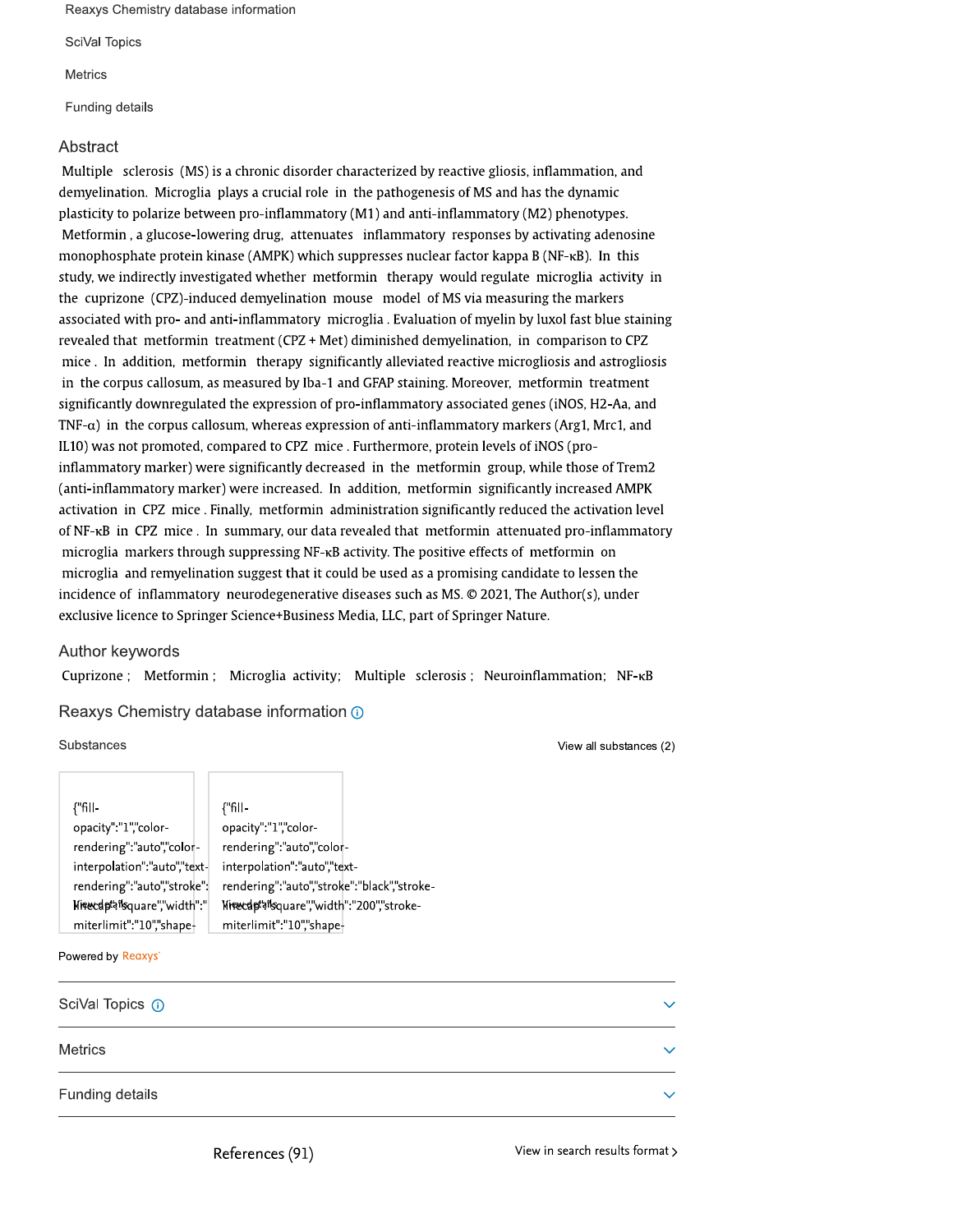□ All 門 Save to PDF Create bibliography Export <u></u> Print  $\boxtimes$  E-mail

 $\Box$  1 Adilijiang, A., Guan, T., He, J., Hartle, K., Wang, W., Li, X.

> The protective effects of areca catechu extract on cognition and social interaction deficits in a cuprizone-induced demyelination model (Open Access)

(2015) Evidence-based Complementary and Alternative Medicine, 2015, art. no. 426092. Cited 20 times. http://www.hindawi.com/journals/ecam/contents.html doi: 10.1155/2015/426092

View at Publisher

 $\Box$  2 Algire, C., Moiseeva, O., Deschênes-Simard, X., Amrein, L., Petruccelli, L., Birman, E., Viollet, B., (...), Pollak, M.N.

> Metformin reduces endogenous reactive oxygen species and associated DNA damage

(2012) Cancer Prevention Research, 5 (4), pp. 536-543. Cited 216 times. http://cancerpreventionresearch.aacrjournals.org/content/5/4/536.full.pdf+ht  $m$ doi: 10.1158/1940-6207.CAPR-11-0536

View at Publisher

 $\Box$  3 Amende, I., Kale, A., McCue, S., Glazier, S., Morgan, J.P., Hampton, T.G.

> Gait dynamics in mouse models of Parkinson's disease and Huntington's disease (Open Access)

> (2005) Journal of NeuroEngineering and Rehabilitation, 2. Cited 110 times. http://www.jneuroengrehab.com/content/pdf/1743-0003-2-20.pdf doi: 10.1186/1743-0003-2-20

View at Publisher

 $\Box$  4 Arnoux, I., Willam, M., Griesche, N., Krummeich, J., Watari, H., Offermann, N., Weber, S., (...), Stroh, A.

> Metformin reverses early cortical network dysfunction and behavior changes in Huntington's disease (Open Access)

(2018) eLife, 7, art. no. e38744. Cited 31 times. https://elifesciences.org/download/aHR0cHM6Ly9jZG4uZWxpZmVzY2llbmN lcy5vcmcvYXJ0aWNsZXMvMzg3NDQvZWxpZmUtMzg3NDQtdjMucGRm/eli fe-38744-v3.pdf? \_hash=bjkDMnsO%2BwBP5pupWE6p0%2F2SrPm6wQ0VsVRcff5uaSs%3D

doi: 10.7554/eLife.38744

View at Publisher

 $\Box$  5 Aryanpour, R., Pasbakhsh, P., Zibara, K., Namjoo, Z., Beigi Boroujeni, F., Shahbeigi, S., Kashani, I.R., (...), Zendehdel, A.

> Progesterone therapy induces an M1 to M2 switch in microglia phenotype and suppresses NLRP3 inflammasome in a cuprizone-induced demyelination mouse model

(2017) International Immunopharmacology, 51, pp. 131-139. Cited 65 times. www.elsevier.com/locate/intimp doi: 10.1016/j.intimp.2017.08.007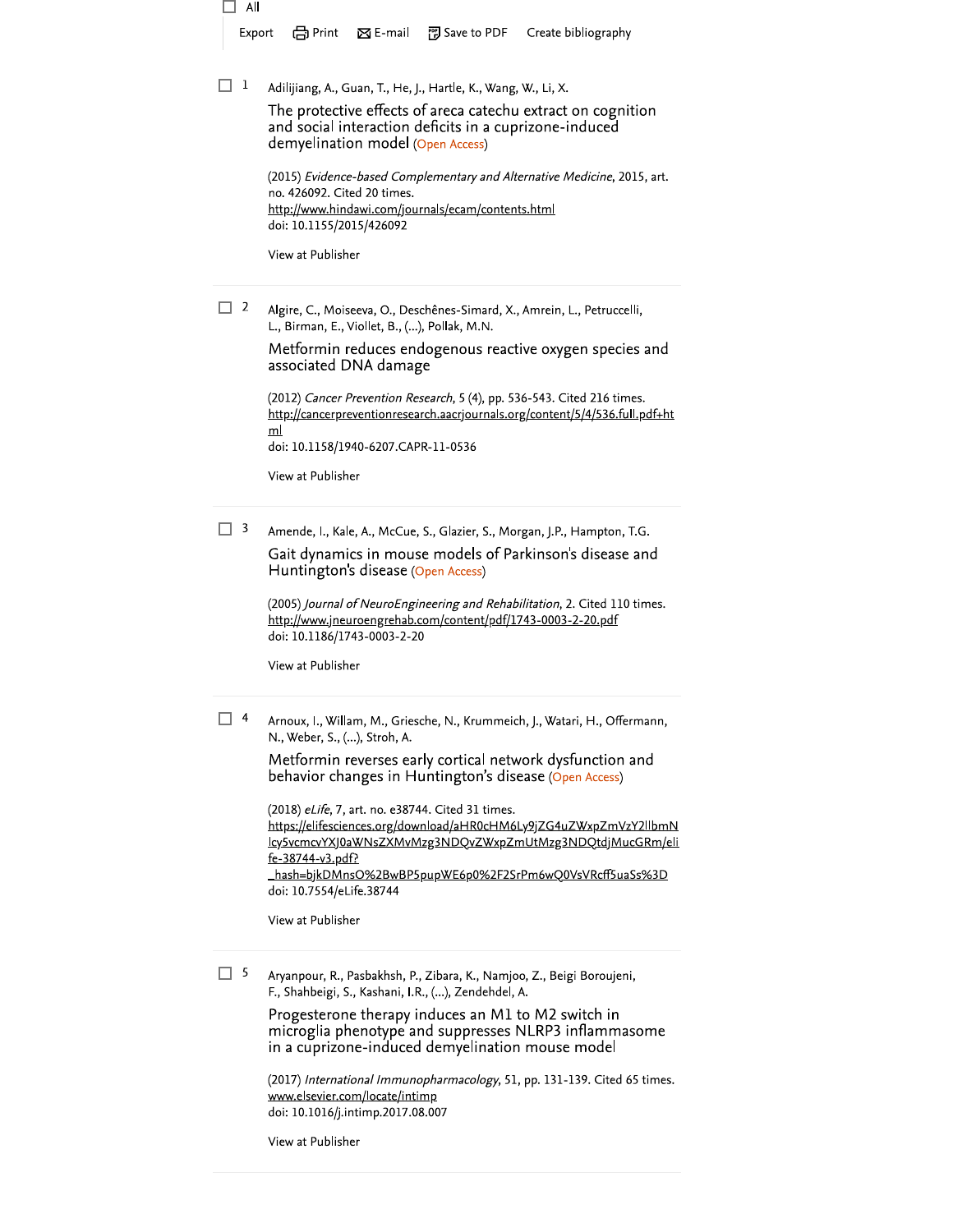$\Box$  6 Aryanpour, R., Pasbakhsh, P., Zibara, K., Namjoo, Z., Beigi Boroujeni, F., Shahbeigi, S., Kashani, I.R., (...), Zendehdel, A.

> Progesterone therapy induces an M1 to M2 switch in microglia phenotype and suppresses NLRP3 inflammasome in a cuprizone-induced demyelination mouse model

(2017) International Immunopharmacology, 51, pp. 131-139. Cited 65 times. www.elsevier.com/locate/intimp doi: 10.1016/j.intimp.2017.08.007

View at Publisher

 $\Box$ 7 Aryanpour, R., Zibara, K., Pasbakhsh, P., Jame'ei, S.B., Namjoo, Z., Ghanbari, A., Mahmoudi, R., (...), Kashani, I.R.

> 17β-Estradiol Reduces Demyelination in Cuprizone-fed Mice by Promoting M2 Microglia Polarity and Regulating NLRP3 Inflammasome

(2021) Neuroscience, 463, pp. 116-127. www.elsevier.com/locate/neuroscience doi: 10.1016/j.neuroscience.2021.03.025

View at Publisher

 $\Box$  8 Barati, S., Ragerdi Kashani, I., Moradi, F., Tahmasebi, F., Mehrabi, S., Barati, M., Joghataei, M.T.

> Mesenchymal stem cell mediated effects on microglial phenotype in cuprizone-induced demyelination model

(2019) Journal of Cellular Biochemistry, 120 (8), pp. 13952-13964. Cited 15 times. http://onlinelibrary.wiley.com/journal/10.1002/(ISSN)1097-4644 doi: 10.1002/jcb.28670

View at Publisher

 $\Box$  9 Bernardes, D., Oliveira, A.L.R.

> Comprehensive catwalk gait analysis in a chronic model of multiple sclerosis subjected to treadmill exercise training (Open Access)

(2017) BMC Neurology, 17 (1), art. no. 160. Cited 14 times. http://www.biomedcentral.com/bmcneurol/ doi: 10.1186/s12883-017-0941-z

View at Publisher

 $\Box$  10 Bonetti, B., Stegagno, C., Moretto, G., Rizzuto, N., Cannella, B., Raine, C. Localization of NFkB in multiple sclerosis lesions: implications for oligodendrocyte damage (1998) / Neuroimmunol, 90 (1), p. 71.

 $\Box$  11 Brousse, B., Mercier, O., Magalon, K., Daian, F., Durbec, P., Cayre, M.

Endogenous neural stem cells modulate microglia and protect against demyelination (Open Access)

(2021) Stem Cell Reports, 16 (7), pp. 1792-1804. http://www.elsevier.com/journals/stem-cell-reports/2213-6711 doi: 10.1016/j.stemcr.2021.05.002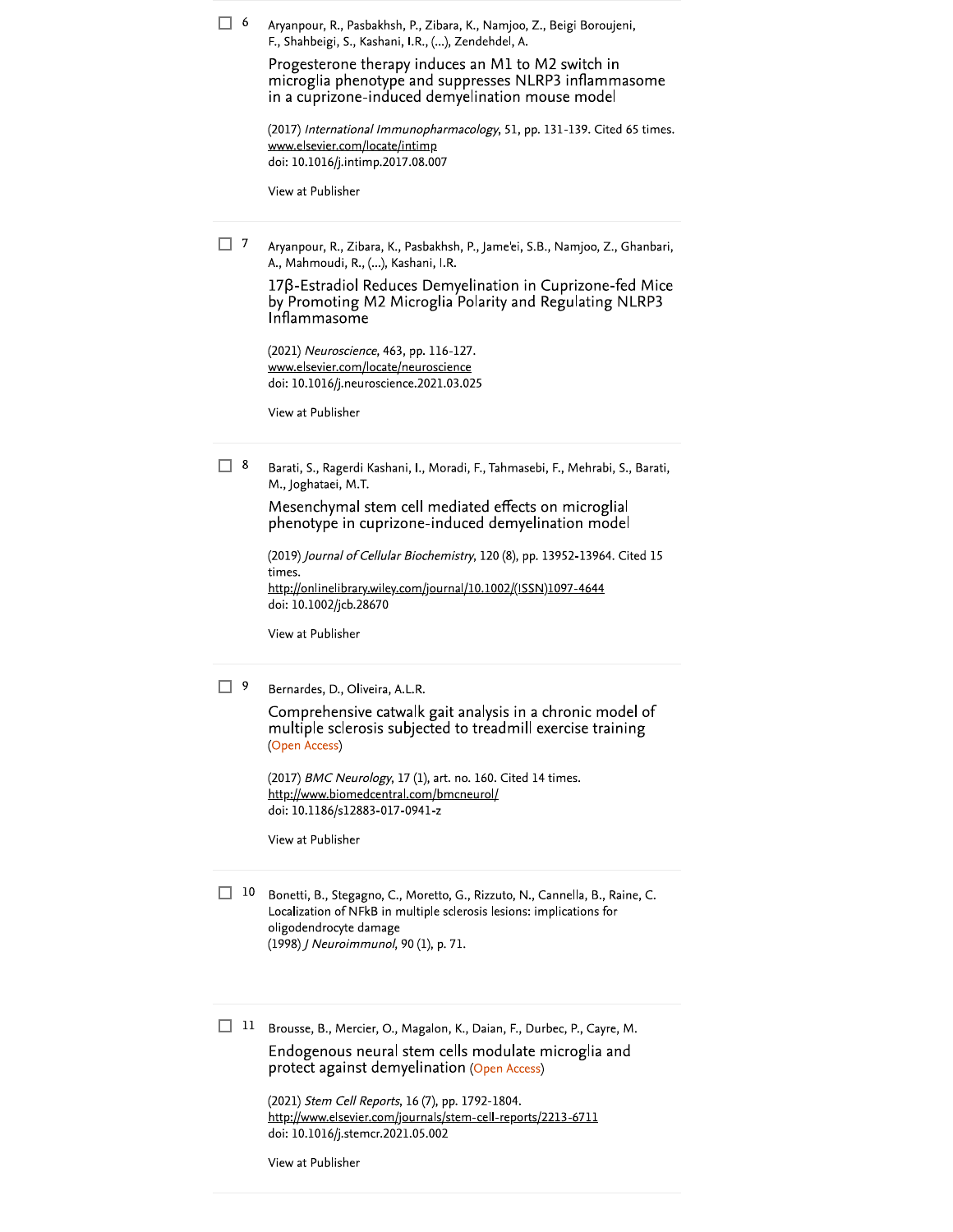| 12 | Brück, W., Pförtner, R., Pham, T., Zhang, J., Hayardeny, L., Piryatinsky,<br>V., Hanisch, U.-K., (), Wegner, C.                                                                     |
|----|-------------------------------------------------------------------------------------------------------------------------------------------------------------------------------------|
|    | Reduced astrocytic NF-KB activation by laquinimod protects<br>from cuprizone-induced demyelination (Open Access)                                                                    |
|    | (2012) Acta Neuropathologica, 124 (3), pp. 411-424. Cited 125 times.<br>doi: 10.1007/s00401-012-1009-1                                                                              |
|    | View at Publisher                                                                                                                                                                   |
| 13 | Cai, Z., Hussain, M.D., Yan, L.-J.                                                                                                                                                  |
|    | Microglia, neuroinflammation, and beta-amyloid protein in<br>Alzheimer's disease                                                                                                    |
|    | (2014) International Journal of Neuroscience, 124 (5), pp. 307-321. Cited 262<br>times.<br>www.tandf.co.uk/journals/titles/00207454.asp                                             |
|    | doi: 10.3109/00207454.2013.833510                                                                                                                                                   |
|    | View at Publisher                                                                                                                                                                   |
| 14 | Cantoni, C., Bollman, B., Licastro, D., Xie, M., Mikesell, R., Schmidt,<br>R., Yuede, C.M., (), Piccio, L.                                                                          |
|    | TREM2 regulates microglial cell activation in response to<br>demyelination in vivo (Open Access)                                                                                    |
|    | (2015) Acta Neuropathologica, 129 (3), pp. 429-447. Cited 123 times.<br>link.springer.de/link/service/journals/00401/index.htm<br>doi: 10.1007/s00401-015-1388-1                    |
|    | View at Publisher                                                                                                                                                                   |
| 15 | Cherry, J.D., Olschowka, J.A., O'Banion, M.K.<br>Neuroinflammation and M2 microglia: The good, the bad,<br>and the inflamed (Open Access)                                           |
|    |                                                                                                                                                                                     |
|    | (2014) Journal of Neuroinflammation, 11, art. no. 98. Cited 827 times.<br><u> http://www.jneuroinflammation.com/content/11/1/98</u><br>doi: 10.1186/1742-2094-11-98                 |
|    | View at Publisher                                                                                                                                                                   |
| 16 |                                                                                                                                                                                     |
|    | Chu, F., Shi, M., Zheng, C., Shen, D., Zhu, J., Zheng, X., Cui, L.<br>The roles of macrophages and microglia in multiple sclerosis<br>and experimental autoimmune encephalomyelitis |
|    | (2018) <i>Journal of Neuroimmunology</i> , 318, pp. 1-7. Cited 109 times.<br>www.elsevier.com/locate/jneuroim                                                                       |
|    | doi: 10.1016/j.jneuroim.2018.02.015<br>View at Publisher                                                                                                                            |
|    |                                                                                                                                                                                     |
| 17 | Cignarella, F., Filipello, F., Bollman, B., Cantoni, C., Locca, A., Mikesell,<br>R., Manis, M., (), Piccio, L.                                                                      |
|    | TREM2 activation on microglia promotes myelin debris<br>clearance and remyelination in a model of multiple sclerosis<br>(Open Access)                                               |
|    | (2020) Acta Neuropathologica, 140 (4), pp. 513-534. Cited 31 times.<br>link.springer.de/link/service/journals/00401/index.htm<br>doi: 10.1007/s00401-020-02193-z                    |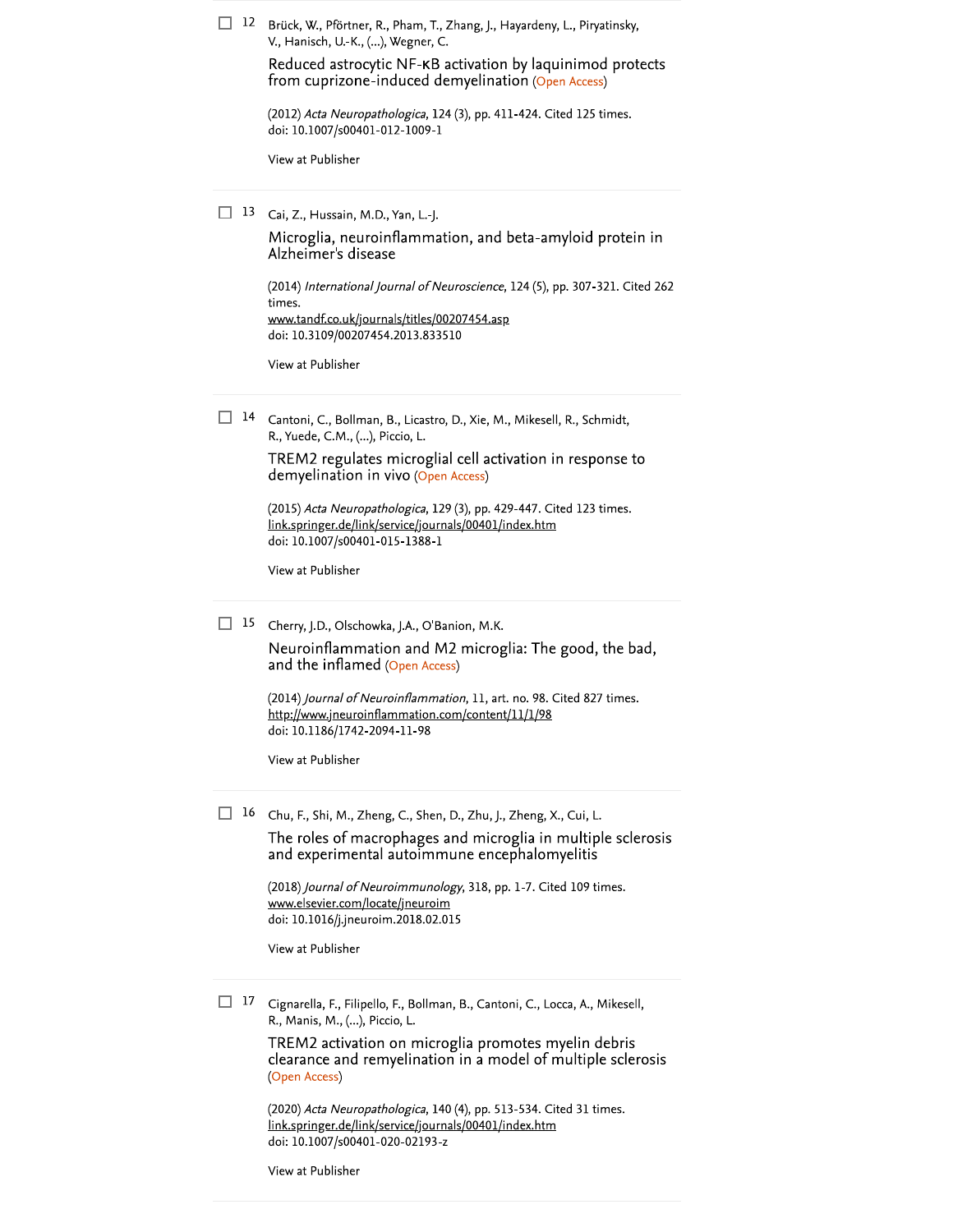|  |  |  |  |  | $\Box$ 18 Citraro, R., Leo, A., Constanti, A., Russo, E., De Sarro, G. |  |  |  |  |
|--|--|--|--|--|------------------------------------------------------------------------|--|--|--|--|
|--|--|--|--|--|------------------------------------------------------------------------|--|--|--|--|

MTOR pathway inhibition as a new therapeutic strategy in epilepsy and epileptogenesis (Open Access)

(2016) Pharmacological Research, 107, pp. 333-343. Cited 106 times. http://www.elsevier.com/inca/publications/store/6/2/2/9/3/1/index.htt doi: 10.1016/j.phrs.2016.03.039

View at Publisher

19 Dendrou, C.A., Fugger, L., Friese, M.A. Immunopathology of multiple sclerosis

(2015) Nature Reviews Immunology, 15 (9), pp. 545-558. Cited 981 times.

http://www.nature.com/nri/index.html doi: 10.1038/nri3871

View at Publisher

 $\Box$  20 Devanney, N.A., Stewart, A.N., Gensel, J.C.

> Microglia and macrophage metabolism in CNS injury and disease: The role of immunometabolism in neurodegeneration and neurotrauma (Open Access)

(2020) Experimental Neurology, 329, art. no. 113310. Cited 36 times. http://www.elsevier.com/inca/publications/store/6/2/2/8/2/8/index.htt doi: 10.1016/j.expneurol.2020.113310

View at Publisher

 $\Box$  21 Elbaz, E.M., Senousy, M.A., El-Tanbouly, D.M., Sayed, R.H.

Neuroprotective effect of linagliptin against cuprizoneinduced demyelination and behavioural dysfunction in mice: A pivotal role of AMPK/SIRT1 and JAK2/STAT3/NF-KB signalling pathway modulation

(2018) Toxicology and Applied Pharmacology, 352, pp. 153-161. Cited 33 times.

http://www.elsevier.com/inca/publications/store/6/2/2/9/5/1/index.htt doi: 10.1016/j.taap.2018.05.035

View at Publisher

22 Elbaz, E.M., Senousy, M.A., El-Tanbouly, D.M., Sayed, R.H.

Neuroprotective effect of linagliptin against cuprizoneinduced demyelination and behavioural dysfunction in mice: A pivotal role of AMPK/SIRT1 and JAK2/STAT3/NF-KB signalling pathway modulation

(2018) Toxicology and Applied Pharmacology, 352, pp. 153-161. Cited 33 times. http://www.elsevier.com/inca/publications/store/6/2/2/9/5/1/index.htt doi: 10.1016/j.taap.2018.05.035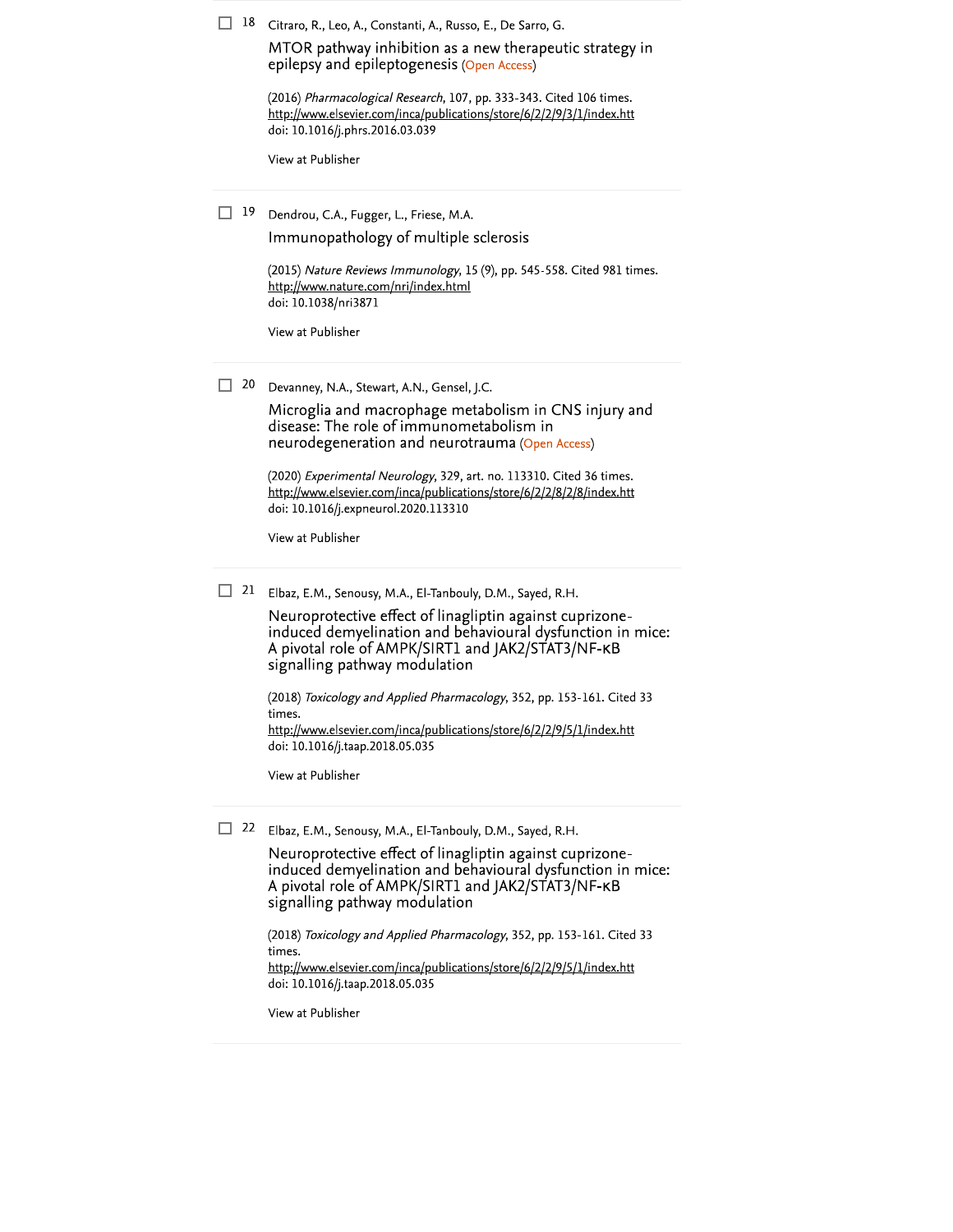|  |  | $\Box$ 23 Goldberg, J., Clarner, T., Beyer, C., Kipp, M. |  |  |  |  |
|--|--|----------------------------------------------------------|--|--|--|--|
|--|--|----------------------------------------------------------|--|--|--|--|

Anatomical Distribution of Cuprizone-Induced Lesions in C57BL6 Mice

| (2015) Journal of Molecular Neuroscience, 57 (2), pp. 166-175. Cited 49 |
|-------------------------------------------------------------------------|
| times.                                                                  |
| http://www.springer.com/humana+press/journal/12031                      |
| doi: 10.1007/s12031-015-0595-5                                          |

View at Publisher

□ 24 Groebe, A., Clarner, T., Baumgartner, W., Dang, J., Beyer, C., Kipp, M.

Cuprizone treatment induces distinct demyelination, astrocytosis, and microglia cell invasion or proliferation in the mouse cerebellum

(2009) Cerebellum, 8 (3), pp. 163-174. Cited 82 times. doi: 10.1007/s12311-009-0099-3

View at Publisher

<sup>25</sup> Gudi, V., Gingele, S., Skripuletz, T., Stangel, M.

Glial response during cuprizone-induced de- and remyelination in the CNS: Lessons learned (Open Access)

(2014) Frontiers in Cellular Neuroscience, 8 (MAR), art. no. 73. Cited 183 times. http://journal.frontiersin.org/Journal/10.3389/fncel.2014.00073/pdf doi: 10.3389/fncel.2014.00073

View at Publisher

26 Guerrero, B.L., Sicotte, N.L.

Microglia in Multiple Sclerosis: Friend or Foe? (Open Access)

(2020) Frontiers in Immunology, 11, art. no. 374. Cited 32 times. https://www.frontiersin.org/journals/immunology# doi: 10.3389/fimmu.2020.00374

View at Publisher

27 Gveric, D., Kaltschmidt, C., Cuzner, M.L., Newcombe, J.

Transcription factor NF-KB and inhibitor IKBa are localized in macrophages in active multiple sclerosis lesions (Open Access)

(1998) Journal of Neuropathology and Experimental Neurology, 57 (2), pp. 168-178. Cited 94 times. http://journals.lww.com/jneuropath doi: 10.1097/00005072-199802000-00008

View at Publisher

28 Hattori, Y., Suzuki, K., Hattori, S., Kasai, K.

Metformin inhibits cytokine-induced nuclear factor KB activation via AMP-activated protein kinase activation in vascular endothelial cells (Open Access)

(2006) Hypertension, 47 (6), pp. 1183-1188. Cited 343 times. doi: 10.1161/01.HYP.0000221429.94591.72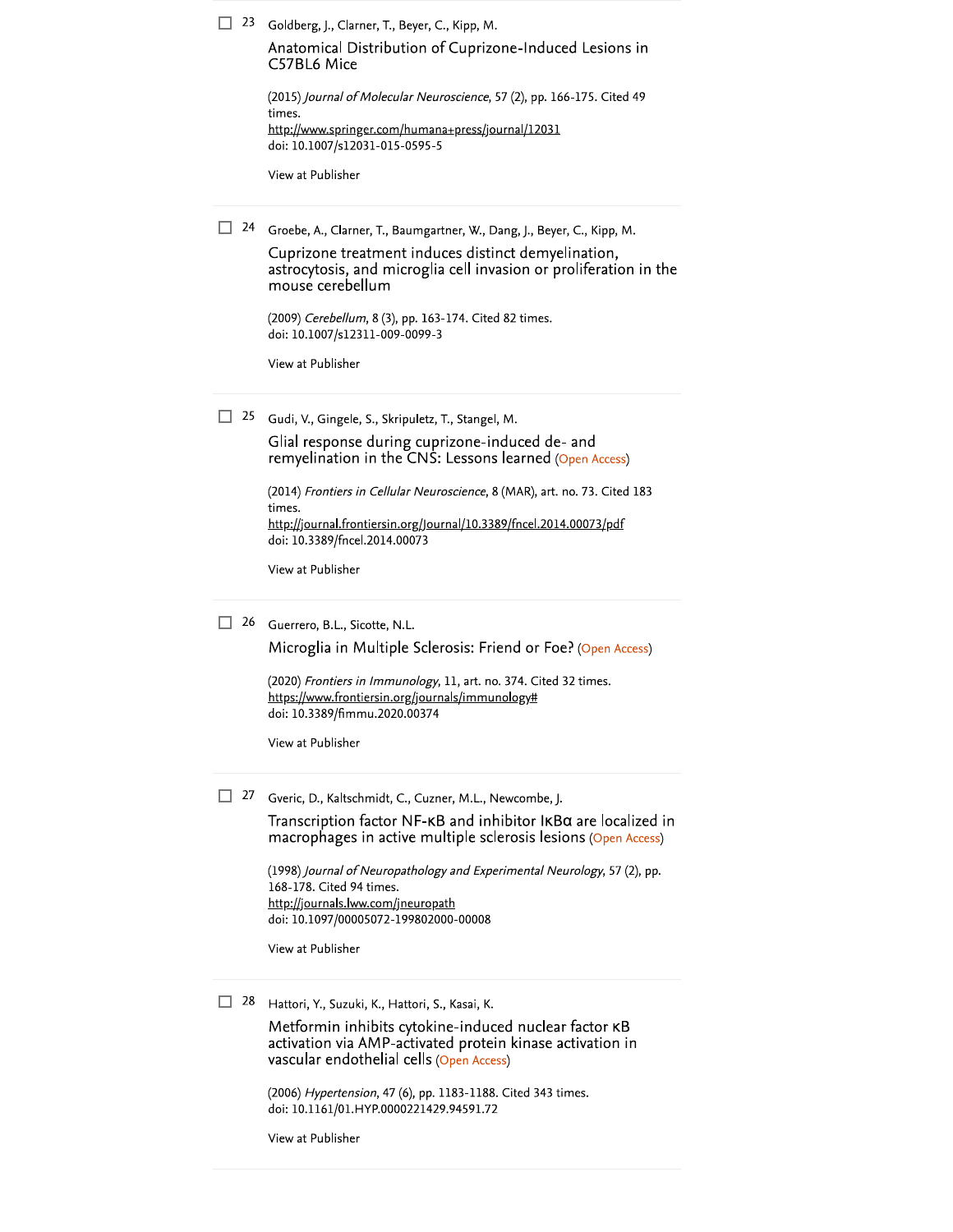$\Box$  29 Houshmand, F., Barati, M., Golab, F., Ramezani-sefidar, S., Tanbakooie, S., Tabatabaei, M., Amiri, M., (...), Sanadgol, N.

> Metformin-induced AMPK activation stimulates remyelination through induction of neurotrophic factors, downregulation of NogoA and recruitment of Olig2+ precursor cells in the cuprizone murine model of multiple sclerosis (Open Access)

(2019) DARU, Journal of Pharmaceutical Sciences, 27 (2), pp. 583-592. Cited 8 times. https://rd.springer.com/journal/40199 doi: 10.1007/s40199-019-00286-z

View at Publisher

 $\Box$  30 Houshmand, F., Barati, M., Golab, F., Ramezani-sefidar, S., Tanbakooie, S., Tabatabaei, M., Amiri, M., (...), Sanadgol, N.

> Metformin-induced AMPK activation stimulates remyelination through induction of neurotrophic factors, downregulation of NogoA and recruitment of Olig2+ precursor cells in the cuprizone murine model of multiple sclerosis (Open Access)

(2019) DARU, Journal of Pharmaceutical Sciences, 27 (2), pp. 583-592. Cited 8 times. https://rd.springer.com/journal/40199 doi: 10.1007/s40199-019-00286-z

View at Publisher

 $\Box$  31 Hwang, I.K., Kim, I.Y., Joo, E.J., Shin, J.H., Choi, J.W., Won, M.-H., Yoon, Y.S., (...), Seong, J.K.

> Metformin normalizes type 2 diabetes-induced decrease in cell proliferation and neuroblast differentiation in the rat dentate gyrus

(2010) Neurochemical Research, 35 (4), pp. 645-650. Cited 29 times. doi: 10.1007/s11064-009-0115-5

View at Publisher

32 Iaccarino, H.F., Singer, A.C., Martorell, A.J., Rudenko, A., Gao, F., Gillingham, T.Z., Mathys, H., (...), Tsai, L.-H.

> Gamma frequency entrainment attenuates amyloid load and modifies microglia (Open Access)

(2016) Nature, 540 (7632), pp. 230-235. Cited 395 times. http://www.nature.com/nature/index.html doi: 10.1038/nature20587

View at Publisher

### $\Box$  33 Jeon, S.-M.

Regulation and function of AMPK in physiology and diseases (Open Access)

(2016) Experimental & molecular medicine, 48 (7), p. e245. Cited 422 times. doi: 10.1038/emm.2016.81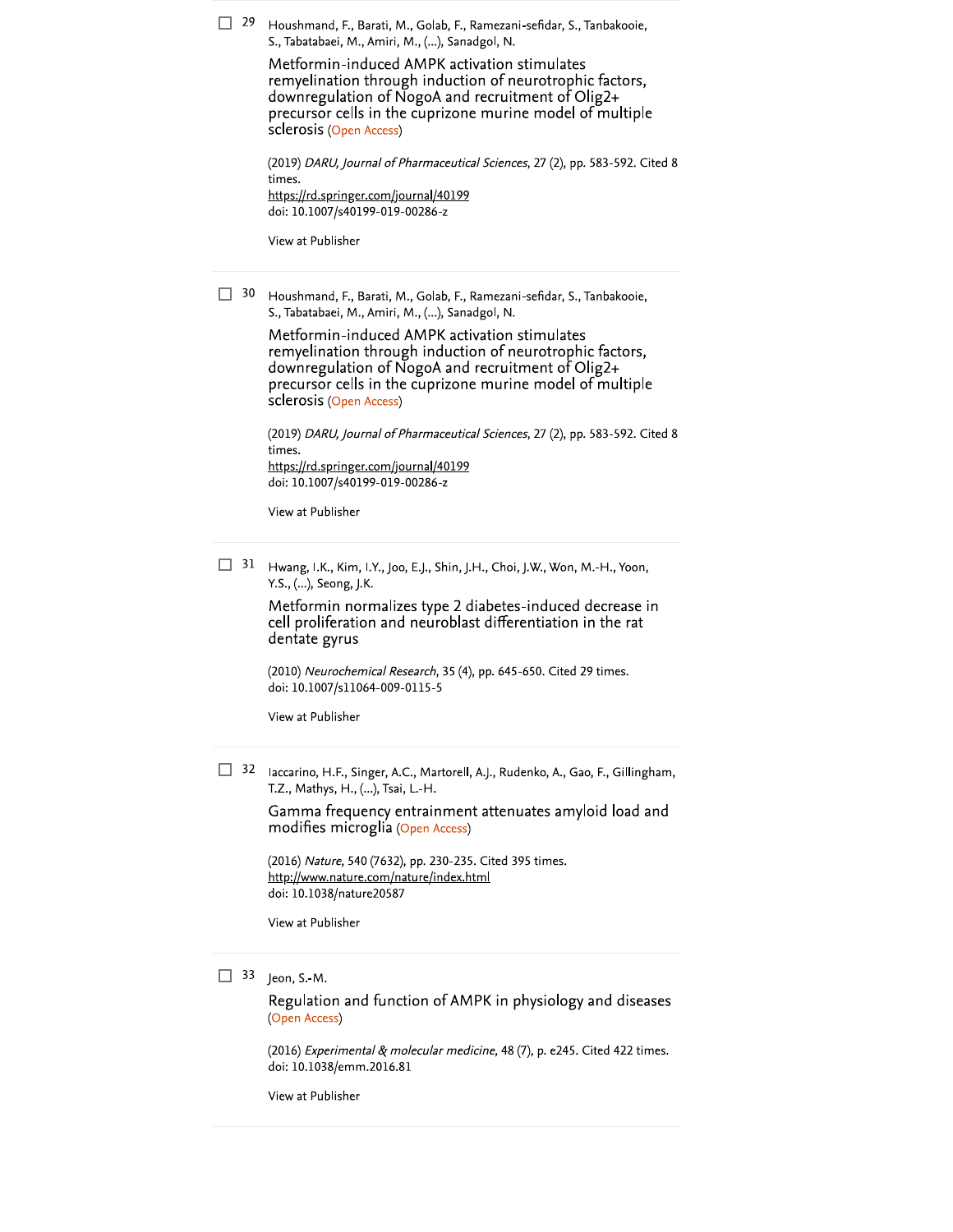$\Box$  34 Jha, M.K., Lee, W.-H., Suk, K.

Functional polarization of neuroglia: Implications in neuroinflammation and neurological disorders

(2016) Biochemical Pharmacology, 103, pp. 1-16. Cited 131 times. www.elsevier.com/locate/biochempharm doi: 10.1016/j.bcp.2015.11.003

View at Publisher

 $\Box$  35 Jin, Q., Cheng, J., Liu, Y., Wu, J., Wang, X., Wei, S., Zhou, X., (...), Zhen, X.

Improvement of functional recovery by chronic metformin treatment is associated with enhanced alternative activation of microglia/macrophages and increased angiogenesis and neurogenesis following experimental stroke

(2014) Brain, Behavior, and Immunity, 40, pp. 131-142. Cited 173 times. http://www.elsevier.com/inca/publications/store/6/2/2/8/0/0/index.htt doi: 10.1016/j.bbi.2014.03.003

View at Publisher

 $\Box$  36 Jing, Y., Wu, F., Li, D., Yang, L., Li, Q., Li, R.

Metformin improves obesity-associated inflammation by altering macrophages polarization

(2018) Molecular and Cellular Endocrinology, 461, pp. 256-264. Cited 84 times. www.elsevier.com/locate/mce doi: 10.1016/j.mce.2017.09.025

View at Publisher

 $\Box$  37 Kheirandish, M., Mahboobi, H., Yazdanparast, M., Kamal, W., Kamal, M.A.

Anti-cancer effects of metformin: Recent evidences for its role in prevention and treatment of cancer

(2018) Current Drug Metabolism, 19 (9), pp. 793-797. Cited 36 times. http://www.eurekaselect.com/161323 doi: 10.2174/1389200219666180416161846

View at Publisher

 $\Box$  38 Kim, J., Kundu, M., Viollet, B., Guan, K.L.

AMPK and mTOR regulate autophagy through direct phosphorylation of Ulk1 (Open Access)

(2011) Nature Cell Biology, 13 (2), pp. 132-141. Cited 3804 times. doi: 10.1038/ncb2152

View at Publisher

 $\Box$  39 Kim, J., Yang, G., Kim, Y., Kim, J., Ha, J.

AMPK activators: Mechanisms of action and physiological activities (Open Access)

(2016) Experimental and Molecular Medicine, 48 (4), art. no. e224. Cited 295 times. http://www.nature.com/press\_releases/emm-relaunch.html doi: 10.1038/emm.2016.16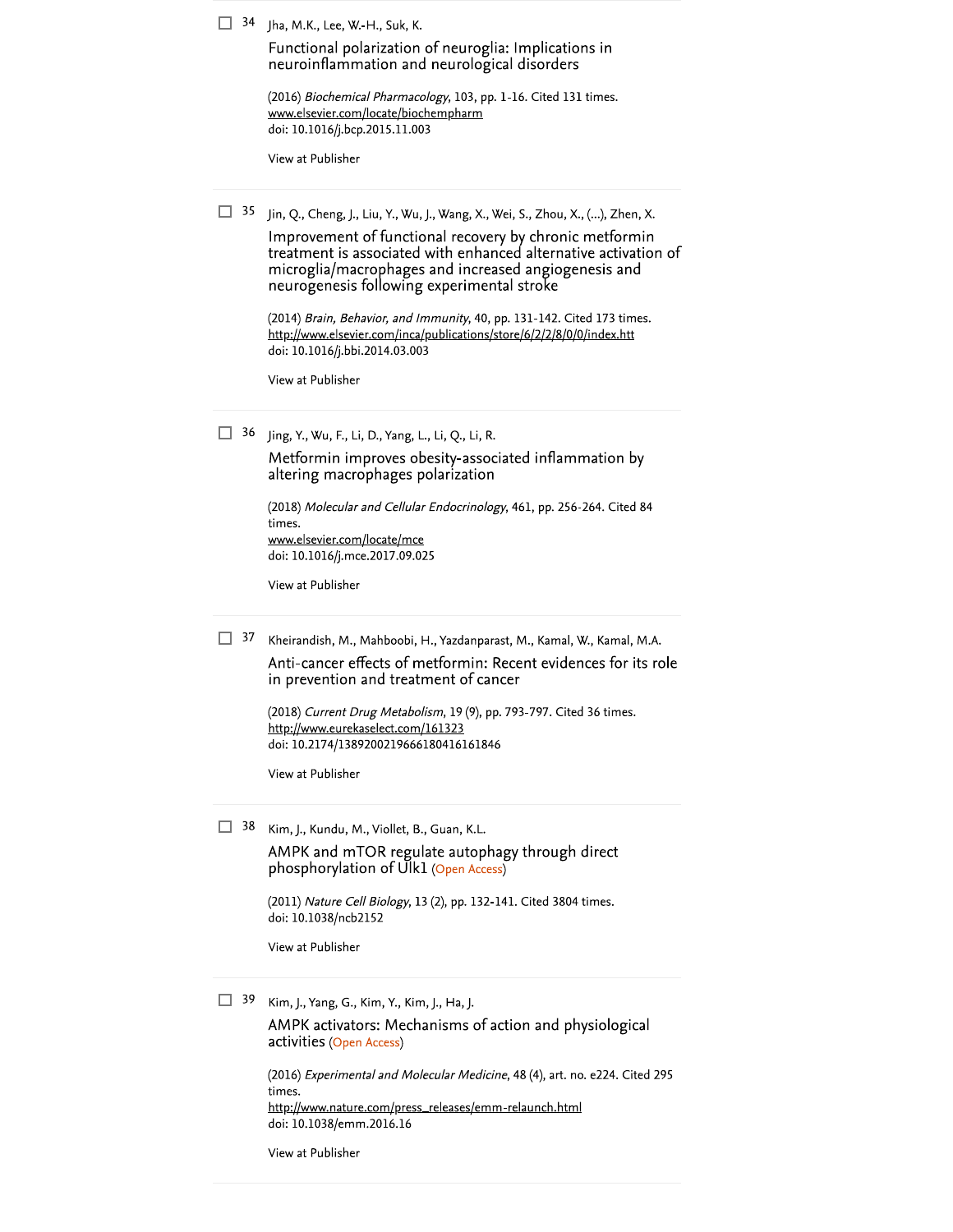| 40 | Kim, W., Hahn, K.R., Jung, H.Y., Kwon, H.J., Nam, S.M., Kim, J.W., Park,<br>J.H., (), Hwang, I.K.<br>Melatonin ameliorates cuprizone-induced reduction of<br>hippocampal neurogenesis, brain-derived neurotrophic factor,<br>and phosphorylation of cyclic AMP response element-binding<br>protein in the mouse dentate gyrus (Open Access)<br>(2019) Brain and Behavior, 9 (9), art. no. e01388. Cited 14 times.<br>http://onlinelibrary.wiley.com/journal/10.1002/(ISSN)2157-9032<br>doi: 10.1002/brb3.1388<br>View at Publisher |
|----|------------------------------------------------------------------------------------------------------------------------------------------------------------------------------------------------------------------------------------------------------------------------------------------------------------------------------------------------------------------------------------------------------------------------------------------------------------------------------------------------------------------------------------|
| 41 | Kipp, M., Clarner, T., Dang, J., Copray, S., Beyer, C.<br>The cuprizone animal model: New insights into an old story<br>(2009) Acta Neuropathologica, 118 (6), pp. 723-736. Cited 309 times.<br>doi: 10.1007/s00401-009-0591-3<br>View at Publisher                                                                                                                                                                                                                                                                                |
| 42 | Kiriyama, Y., Nochi, H.<br>The function of autophagy in neurodegenerative diseases<br>(Open Access)<br>(2015) International Journal of Molecular Sciences, 16 (11), pp. 26797-<br>26812. Cited 99 times.<br>http://www.mdpi.com/1422-0067/16/11/25990/pdf<br>doi: 10.3390/ijms161125990<br>View at Publisher                                                                                                                                                                                                                       |
| 43 | Kosaraju, J., Seegobin, M., Gouveia, A., Syal, C., Sarma, S.N., Lu, K.J., Ilin,<br>J., (), Wang, J.<br>Metformin promotes CNS remyelination and improves social<br>interaction following focal demyelination through CBP Ser436<br>phosphorylation<br>(2020) Experimental Neurology, 334, art. no. 113454.<br>http://www.elsevier.com/inca/publications/store/6/2/2/8/2/8/index.htt<br>doi: 10.1016/j.expneurol.2020.113454<br>View at Publisher                                                                                   |
| 44 | Largani, S.H.H., Borhani-Haghighi, M., Pasbakhsh, P., Mahabadi,<br>V.P., Nekoonam, S., Shiri, E., Kashani, I.R., (), Zendehdel, A.<br>Oligoprotective effect of metformin through the AMPK-<br>dependent on restoration of mitochondrial hemostasis in the<br>cuprizone-induced multiple sclerosis model<br>(2019) Journal of Molecular Histology, 50 (3), pp. 263-271. Cited 11 times.<br>http://www.kluweronline.com/issn/1567-2379/<br>doi: 10.1007/s10735-019-09824-0<br>View at Publisher                                     |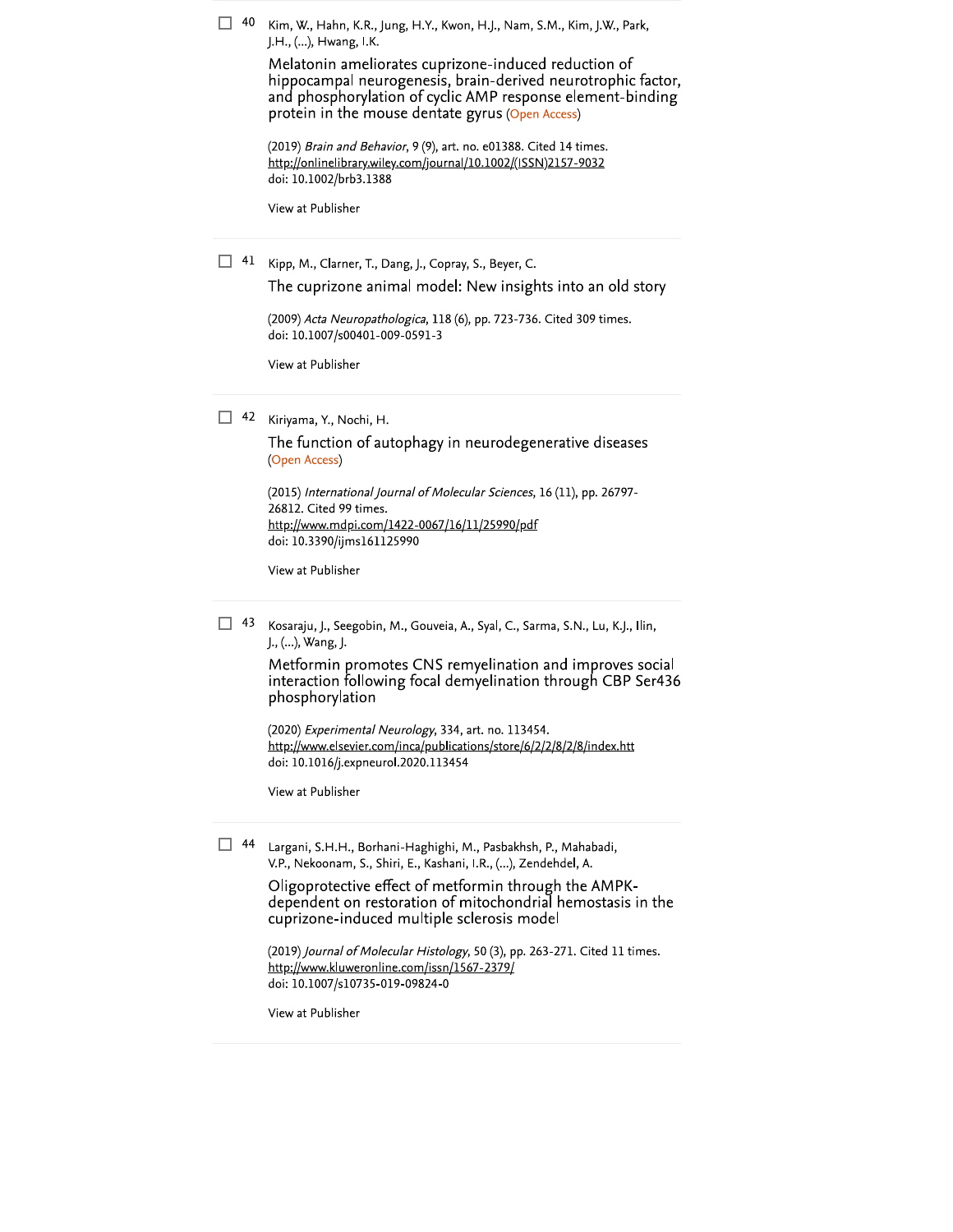| 45 | Lassmann, H.                                                                                                                                                             |
|----|--------------------------------------------------------------------------------------------------------------------------------------------------------------------------|
|    | Multiple sclerosis pathology (Open Access)                                                                                                                               |
|    | (2018) Cold Spring Harbor Perspectives in Medicine, 8 (3), art. no.<br>a028936. Cited 183 times.<br>http://perspectivesinmedicine.cshlp.org/content/8/3/a028936.full.pdf |
|    | doi: 10.1101/cshperspect.a028936                                                                                                                                         |
|    | View at Publisher                                                                                                                                                        |
| 46 | Lassmann, H., Van Horssen, J., Mahad, D.                                                                                                                                 |
|    | Progressive multiple sclerosis: Pathology and pathogenesis                                                                                                               |
|    | (2012) Nature Reviews Neurology, 8 (11), pp. 647-656. Cited 556 times.<br>http://www.nature.com/nrneurol/archive/index.html<br>doi: 10.1038/nrneurol.2012.168            |
|    | View at Publisher                                                                                                                                                        |
| 47 | Legro, R.S., Barnhart, H.X., Schlaff, W.D., Carr, B.R., Diamond, M.P., Carson,<br>S.A., Steinkampf, M.P., (), Myers, E.R.                                                |
|    | Clomiphene, metformin, or both for infertility in the<br>polycystic ovary syndrome (Open Access)                                                                         |
|    | (2007) New England Journal of Medicine, 356 (6), pp. 551-566. Cited 736<br>times.                                                                                        |
|    | http://content.nejm.org/cgi/reprint/356/6/551.pdf<br>doi: 10.1056/NEJMoa063971                                                                                           |
|    | View at Publisher                                                                                                                                                        |
| 48 | Li, J., Deng, J., Sheng, W., Zuo, Z.                                                                                                                                     |
|    | Metformin attenuates Alzheimer's disease-like<br>neuropathology in obese, leptin-resistant mice (Open Access)                                                            |
|    | (2012) Pharmacology Biochemistry and Behavior, 101 (4), pp. 564-574. Cited                                                                                               |
|    | 168 times.<br>doi: 10.1016/j.pbb.2012.03.002                                                                                                                             |
|    | View at Publisher                                                                                                                                                        |
| 49 | Lu, M., Su, C., Qiao, C., Bian, Y., Ding, J., Hu, G.                                                                                                                     |
|    | Metformin prevents dopaminergic neuron death in MPTP/P-<br>induced mouse model of Parkinson's disease via autophagy<br>and mitochondrial ROS clearance (Open Access)     |
|    | (2016) International Journal of Neuropsychopharmacology, 19 (9), pp. 1-<br>11. Cited 117 times.<br>http://ijnp.oxfordjournals.org/                                       |
|    | doi: 10.1093/ijnp/pyw047                                                                                                                                                 |
|    | View at Publisher                                                                                                                                                        |
| 50 | Luo, C., Jian, C., Liao, Y., Huang, Q., Wu, Y., Liu, X., Zou, D., (), Wu, Y.                                                                                             |
|    | The role of microglia in multiple sclerosis (Open Access)                                                                                                                |
|    | (2017) Neuropsychiatric Disease and Treatment, 13, pp. 1661-1667. Cited 74                                                                                               |
|    | times.<br>https://www.dovepress.com/getfile.php?fileID=37107<br>doi: 10.2147/NDT.S140634                                                                                 |
|    | View at Publisher                                                                                                                                                        |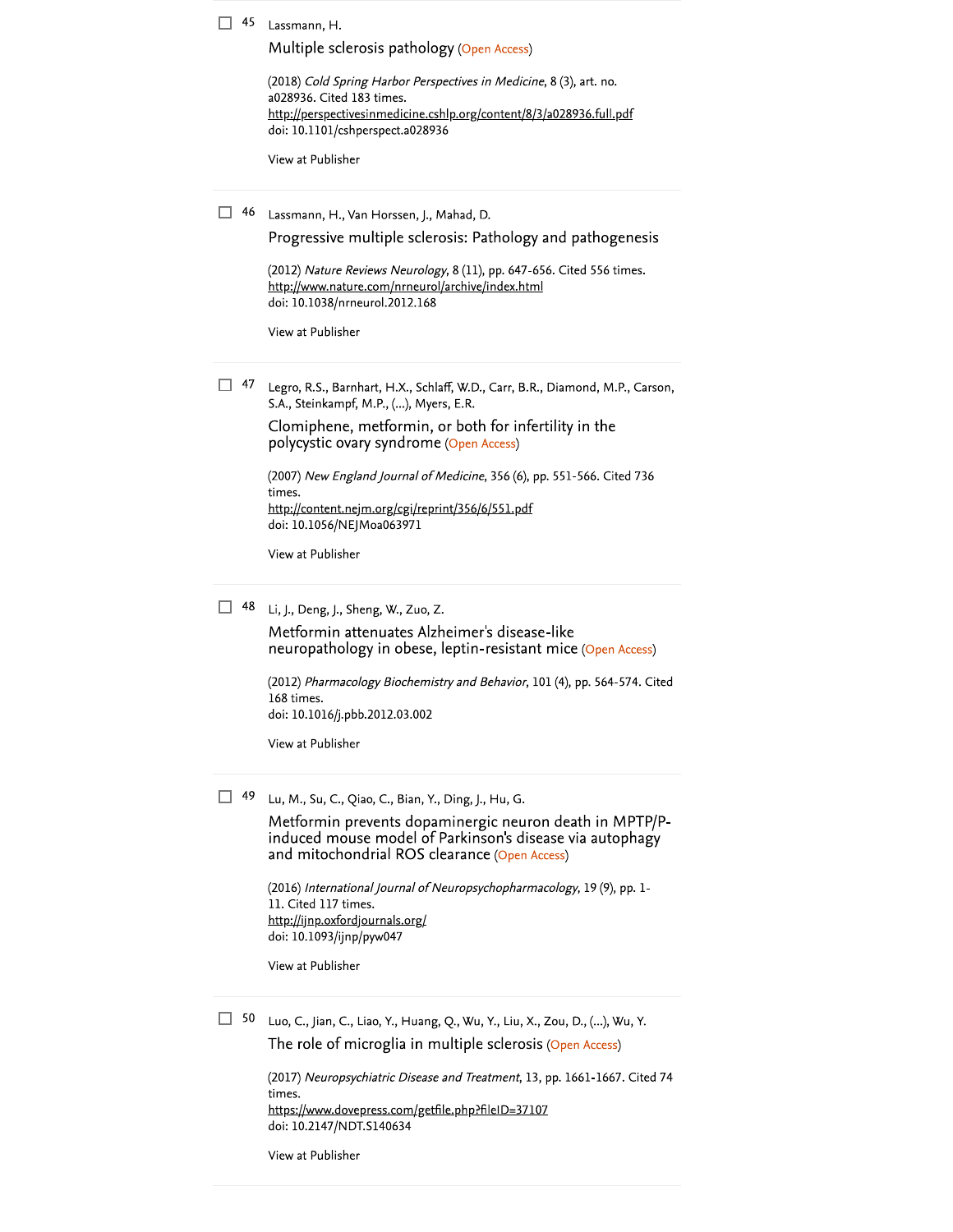51 Manwani, B., Mccullough, L.D.

Function of the master energy regulator adenosine monophosphate-activated protein kinase in stroke (Open Access)

(2013) Journal of Neuroscience Research, 91 (8), pp. 1018-1029. Cited 54 times. doi: 10.1002/jnr.23207

View at Publisher

52 Mc Guire, C., Prinz, M., Beyaert, R., van Loo, G. Nuclear factor kappa B (NF-KB) in multiple sclerosis pathology (2013) Trends in Molecular Medicine, 19 (10), pp. 604-613. Cited 88 times. doi: 10.1016/j.molmed.2013.08.001 View at Publisher  $\Box$  53 Memmott, R.M., Mercado, J.R., Maier, C.R., Kawabata, S., Fox, S.D., Dennis, P.A. Metformin prevents tobacco carcinogen-induced lung tumorigenesis (Open Access) (2010) Cancer Prevention Research, 3 (9), pp. 1066-1076. Cited 323 times. http://cancerpreventionresearch.aacrjournals.org/content/3/9/1066.full.pdf+ht  $m$ doi: 10.1158/1940-6207.CAPR-10-0055 View at Publisher  $\Box$  54 Nakagawa, Y., Chiba, K. Diversity and plasticity of microglial cells in psychiatric and neurological disorders (2015) Pharmacology and Therapeutics, 154, pp. 21-35. Cited 86 times. www.elsevier.com/locate/pharmthera doi: 10.1016/j.pharmthera.2015.06.010 View at Publisher  $\Box$  55 Nakatake, R., Iida, H., Ishizaki, M., Matsui, K., Nakamura, Y., Kaibori, M., Nishizawa, M., (...), Okumura, T. Metformin inhibits expression of the proinflammatory biomarker inducible nitric oxide synthase in hepatocytes (Open Access) (2018) Functional Foods in Health and Disease, 8 (3), pp. 175-192. Cited 5 times. https://ffhdj.com/index.php/ffhd/article/view/423 doi: 10.31989/ffhd.v8i3.423 View at Publisher  $\Box$  56 Nath, N., Khan, M., Paintlia, M.K., Hoda, Md.N., Giri, S. Metformin attenuated the autoimmune disease of the central nervous system in animal models of multiple sclerosis (Open Access)

> (2009) Journal of Immunology, 182 (12), pp. 8005-8014. Cited 236 times. http://www.jimmunol.org/cgi/reprint/182/12/8005 doi: 10.4049/jimmunol.0803563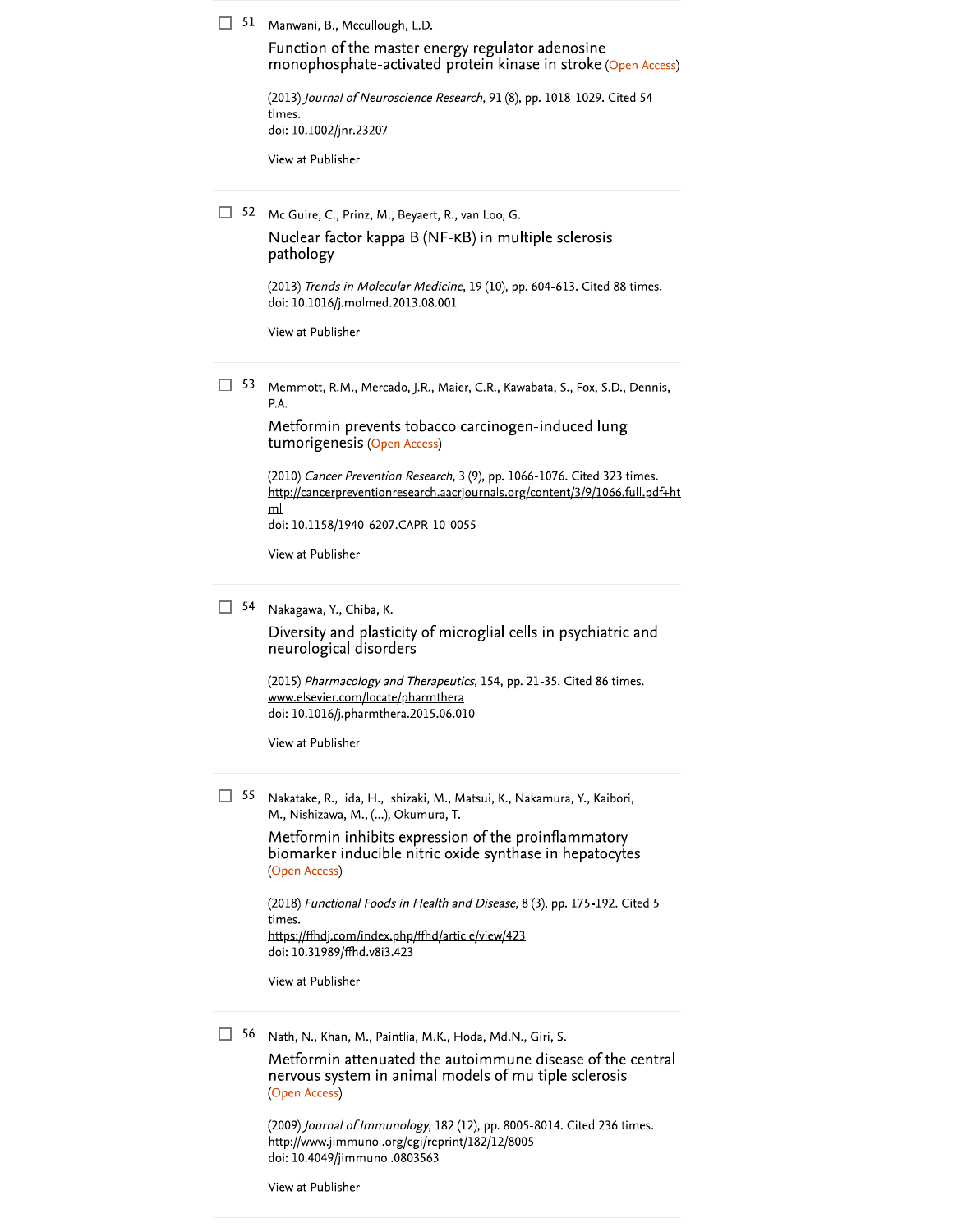| 57 | Nath, N., Khan, M., Paintlia, M.K., Hoda, Md.N., Giri, S.<br>Metformin attenuated the autoimmune disease of the central<br>nervous system in animal models of multiple sclerosis<br>(Open Access)<br>(2009) Journal of Immunology, 182 (12), pp. 8005-8014. Cited 236 times.<br>http://www.jimmunol.org/cgi/reprint/182/12/8005<br>doi: 10.4049/jimmunol.0803563<br>View at Publisher                |
|----|------------------------------------------------------------------------------------------------------------------------------------------------------------------------------------------------------------------------------------------------------------------------------------------------------------------------------------------------------------------------------------------------------|
| 58 | Nath, N., Khan, M., Rattan, R., Mangalam, A., Makkar, R.S., Meester,<br>C.d., Bertrand, L., (), Giri, S.<br>Loss of AMPK exacerbates experimental autoimmune<br>encephalomyelitis disease severity (Open Access)<br>(2009) Biochemical and Biophysical Research Communications, 386 (1), pp.<br>16-20. Cited 55 times.<br>doi: 10.1016/j.bbrc.2009.05.106<br>View at Publisher                       |
| 59 | Negrotto, L., Farez, M.F., Correale, J.<br>Immunologic effects of metformin and pioglitazone<br>treatment on metabolic syndrome and multiple sclerosis<br>(Open Access)<br>(2016) JAMA Neurology, 73 (5), pp. 520-528. Cited 80 times.<br>http://archneur.jamanetwork.com/data/Journals/NEUR/935258/noi150104.pd<br>doi: 10.1001/jamaneurol.2015.4807<br>View at Publisher                           |
| 60 | Neumann, H., Takahashi, K.<br>Essential role of the microglial triggering receptor expressed<br>on myeloid cells-2 (TREM2) for central nervous tissue<br>immune homeostasis<br>(2007) Journal of Neuroimmunology, 184 (1-2), pp. 92-99. Cited 183 times.<br>doi: 10.1016/j.jneuroim.2006.11.032<br>View at Publisher                                                                                 |
| 61 | Nyamoya, S., Leopold, P., Becker, B., Beyer, C., Hustadt, F., Schmitz,<br>C., Michel, A., (), Kipp, M.<br>G-Protein-Coupled Receptor Gpr17 Expression in Two<br>Multiple Sclerosis Remyelination Models<br>(2019) Molecular Neurobiology, 56 (2), pp. 1109-1123. Cited 15 times.<br>http://www.springer.com/biomed/neuroscience/journal/12035<br>doi: 10.1007/s12035-018-1146-1<br>View at Publisher |

 $\Box$  62 Orihuela, R., McPherson, C.A., Harry, G.J.

Microglial M1/M2 polarization and metabolic states (Open Access)

(2016) British Journal of Pharmacology, 173 (4), pp. 649-665. Cited 630 times.<br>http://onlinelibrary.wiley.com/journal/10.1111/%28ISSN%291476-5381<br>doi: 10.1111/bph.13139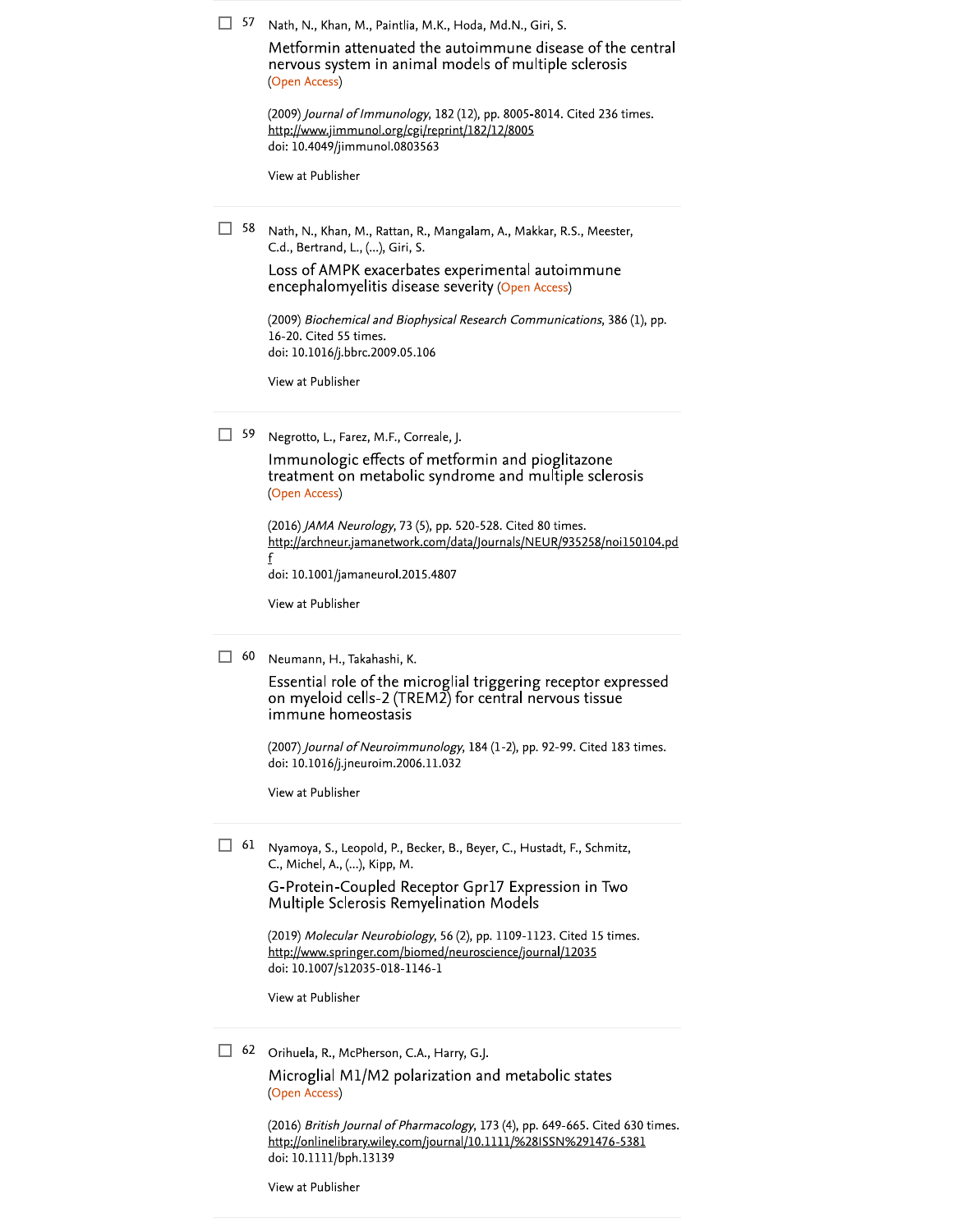| 63 | Paintlia, A.S., Paintlia, M.K., Mohan, S., Singh, A.K., Singh, I.<br>AMP-activated protein kinase signaling protects<br>oligodendrocytes that restore central nervous system<br>functions in an experimental autoimmune encephalomyelitis<br>model (Open Access)<br>(2013) American Journal of Pathology, 183 (2), pp. 526-541. Cited 36 times.<br>doi: 10.1016/j.ajpath.2013.04.030<br>View at Publisher  |
|----|------------------------------------------------------------------------------------------------------------------------------------------------------------------------------------------------------------------------------------------------------------------------------------------------------------------------------------------------------------------------------------------------------------|
| 64 | Peixoto, C.A., Oliveira, W.H.D., Araújo, S.M.D.R., Nunes, A.K.S.<br>AMPK activation: Role in the signaling pathways of<br>neuroinflammation and neurodegeneration<br>(2017) Experimental Neurology, Part A 298, pp. 31-41. Cited 75 times.<br>http://www.elsevier.com/inca/publications/store/6/2/2/8/2/8/index.htt<br>doi: 10.1016/j.expneurol.2017.08.013<br>View at Publisher                           |
| 65 | Pott, F., Gingele, S., Clarner, T., Dang, J., Baumgartner, W., Beyer, C., Kipp,<br>м.<br>Cuprizone effect on myelination, astrogliosis and microglia<br>attraction in the mouse basal ganglia<br>(2009) <i>Brain Research</i> , 1305, pp. 137-149. Cited 60 times.<br>www.elsevier.com/locate/bri<br>doi: 10.1016/j.brainres.2009.09.084<br>View at Publisher                                              |
| 66 | Praet, J., Guglielmetti, C., Berneman, Z., Van der Linden, A., Ponsaerts, P.<br>Cellular and molecular neuropathology of the cuprizone<br>mouse model: Clinical relevance for multiple sclerosis<br>(Open Access)<br>(2014) Neuroscience and Biobehavioral Reviews, 47, pp. 485-505. Cited 203<br>times.<br>www.elsevier.com/locate/neubiorev<br>doi: 10.1016/j.neubiorev.2014.10.004<br>View at Publisher |
| 67 | Qing, L., Fu, J., Wu, P., Zhou, Z., Yu, F., Tang, J.<br>Metformin induces the m2 macrophage polarization to<br>accelerate the wound healing via regulating ampk/ mtor/nlrp3<br>inflammasome singling pathway<br>(2019) American Journal of Translational Research, 11 (2), art. no.<br>AJTR0085206, pp. 655-668. Cited 55 times.<br>http://www.ajtr.org/files/ajtr0085206.pdf                              |

 $\Box$  68 Saijo, K., Glass, C.K.

Microglial cell origin and phenotypes in health and disease

(2011) Nature Reviews Immunology, 11 (11), pp. 775-787. Cited 675 times. doi: 10.1038/nri3086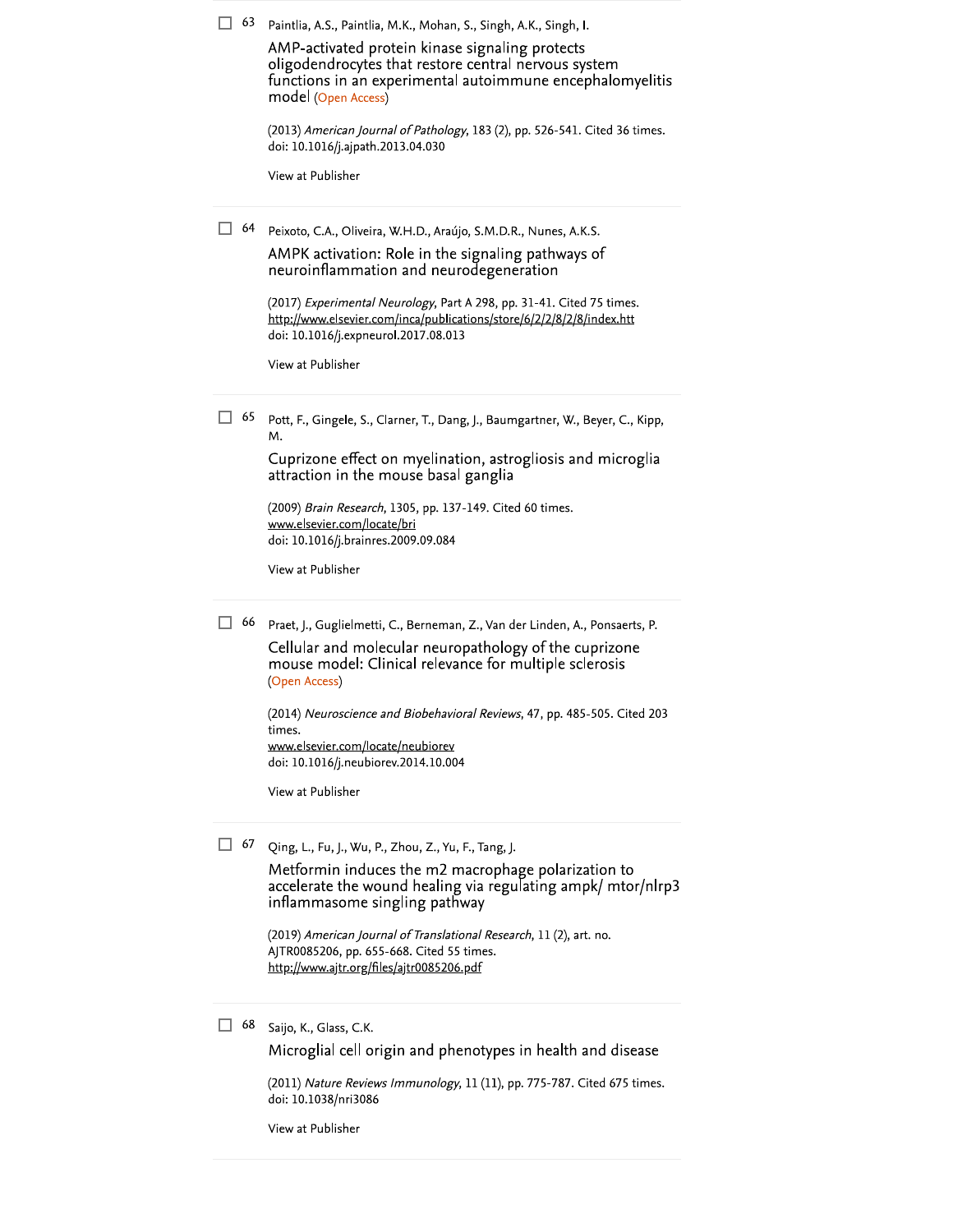$\Box$  69 Salminen, A., Hyttinen, J.M.T., Kaarniranta, K.

AMP-activated protein kinase inhibits NF-KB signaling and inflammation: Impact on healthspan and lifespan (Open Access)

(2011) Journal of Molecular Medicine, 89 (7), pp. 667-676. Cited 509 times. doi: 10.1007/s00109-011-0748-0

View at Publisher

 $\Box$  70 Sanadgol, N., Barati, M., Houshmand, F., Hassani, S., Clarner, T., shahlaei, M., Golab, F.

> Metformin accelerates myelin recovery and ameliorates behavioral deficits in the animal model of multiple sclerosis via adjustment of AMPK/Nrf2/mTOR signaling and maintenance of endogenous oligodendrogenesis during brain self-repairing period

(2020) Pharmacological Reports, 72 (3), pp. 641-658. Cited 7 times. https://link.springer.com/journal/43440 doi: 10.1007/s43440-019-00019-8

View at Publisher

 $\Box$  71 Sanadgol, N., Barati, M., Houshmand, F., Hassani, S., Clarner, T., shahlaei, M., Golab, F.

> Metformin accelerates myelin recovery and ameliorates behavioral deficits in the animal model of multiple sclerosis via adjustment of AMPK/Nrf2/mTOR signaling and maintenance of endogenous oligodendrogenesis during brain self-repairing period

(2020) Pharmacological Reports, 72 (3), pp. 641-658. Cited 7 times. https://link.springer.com/journal/43440 doi: 10.1007/s43440-019-00019-8

View at Publisher

72 Sanadgol, N., Golab, F., Mostafaie, A., Mehdizadeh, M., Khalseh, R., Mahmoudi, M., Abdollahi, M., (...), Sharifzadeh, M.

> Low, but not high, dose triptolide controls neuroinflammation and improves behavioral deficits in toxic model of multiple sclerosis by dampening of NF-KB activation and acceleration of intrinsic myelin repair

(2018) Toxicology and Applied Pharmacology, 342, pp. 86-98. Cited 17 times. http://www.elsevier.com/inca/publications/store/6/2/2/9/5/1/index.htt doi: 10.1016/j.taap.2018.01.023

View at Publisher

73 Sanchez-Guajardo, V., Tentillier, N., Romero-Ramos, M.

The relation between  $\alpha$ -synuclein and microglia in Parkinson's disease: Recent developments

(2015) Neuroscience, 302, pp. 47-58. Cited 104 times. www.elsevier.com/locate/neuroscience doi: 10.1016/j.neuroscience.2015.02.008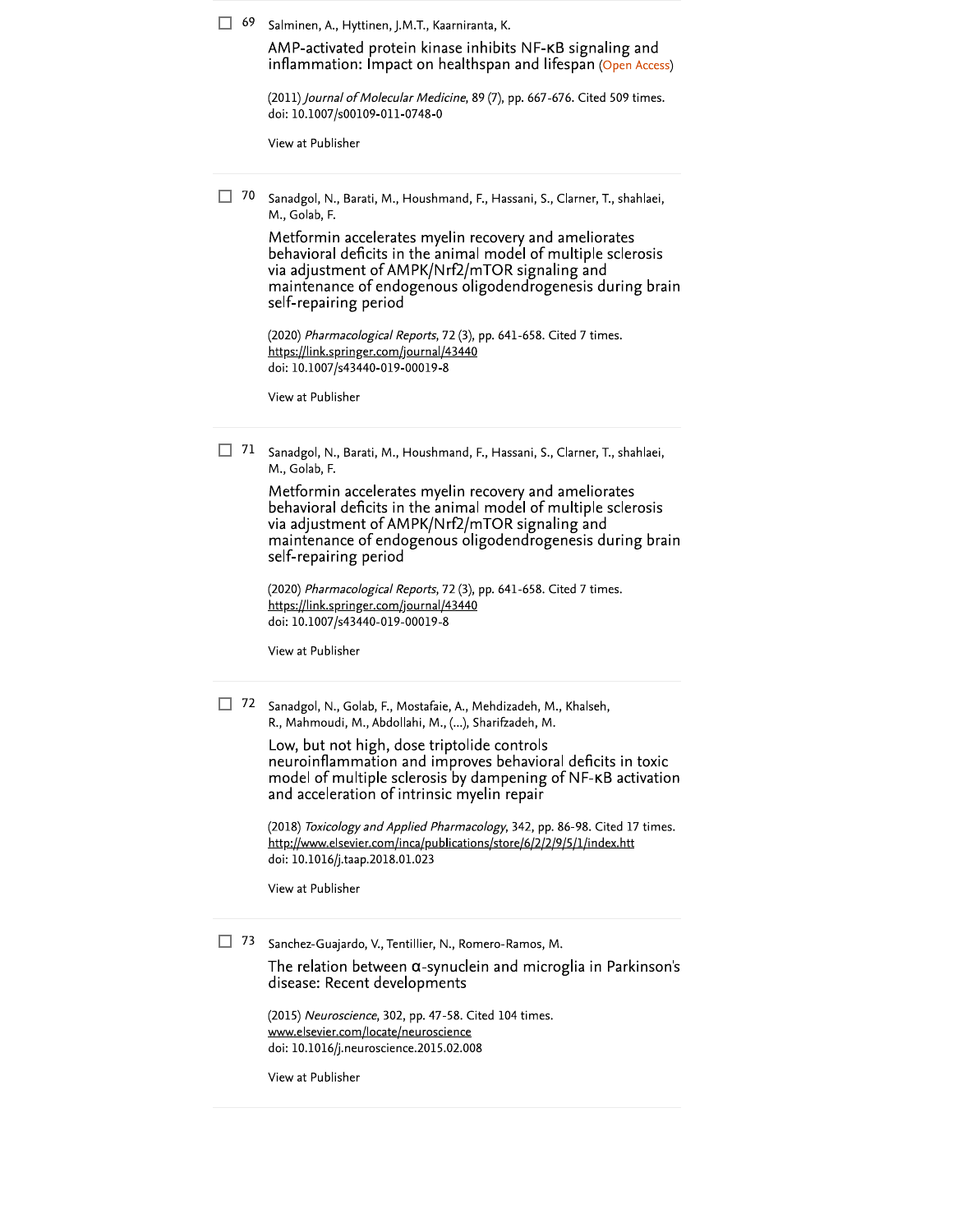74 Srinivasan, M., Lahiri, D.K.

Significance of NF-KB as a pivotal therapeutic target in the neurodegenerative pathologies of Alzheimer's disease and multiple sclerosis (Open Access)

| $(2015)$ Expert Opinion on Therapeutic Targets, 19 (4), pp. 471-487. Cited 95 |
|-------------------------------------------------------------------------------|
| times.                                                                        |
| doi: 10.1517/14728222.2014.989834                                             |
|                                                                               |

View at Publisher

 $\Box$  75 Sun, J., Huang, N., Ma, W., Zhou, H., Lai, K.

Protective effects of metformin on lipopolysaccharide-induced airway epithelial cell injury via NF-KB signaling inhibition (Open Access)

(2019) Molecular Medicine Reports, 19 (3), pp. 1817-1823. Cited 14 times. https://www.spandidos-publications.com/mmr/19/3/1809/download doi: 10.3892/mmr.2019.9807

View at Publisher

 $\Box$  76 Sun, Y., Tian, T., Gao, J., Liu, X., Hou, H., Cao, R., Li, B., (...), Guo, L.

Metformin ameliorates the development of experimental autoimmune encephalomyelitis by regulating T helper 17 and regulatory T cells in mice

(2016) Journal of Neuroimmunology, 292, pp. 58-67. Cited 64 times. www.elsevier.com/locate/jneuroim doi: 10.1016/j.jneuroim.2016.01.014

View at Publisher

## $\Box$  77 Tang, Y., Le, W.

Differential Roles of M1 and M2 Microglia in Neurodegenerative Diseases

(2016) Molecular Neurobiology, 53 (2), pp. 1181-1194. Cited 779 times. http://www.springer.com/biomed/neuroscience/journal/12035 doi: 10.1007/s12035-014-9070-5

View at Publisher

78 Tayara, K., Espinosa-Oliva, A.M., García-Domínguez, I., Ismaiel, A.A., Boza-Serrano, A., Deierborg, T., Machado, A., (...), de Pablos, R.M.

> Divergent effects of metformin on an inflammatory model of Parkinson's disease (Open Access)

(2018) Frontiers in Cellular Neuroscience, 12, art. no. 440. Cited 12 times. https://www.frontiersin.org/articles/10.3389/fncel.2018.00440/pdf doi: 10.3389/fncel.2018.00440

View at Publisher

79 Torkildsen, Ø., Brunborg, L.A., Myhr, K.-M., Bø, L. The cuprizone model for demyelination

> (2008) Acta Neurologica Scandinavica, 117 (SUPPL. 188), pp. 72-76. Cited 170 times. doi: 10.1111/j.1600-0404.2008.01036.x